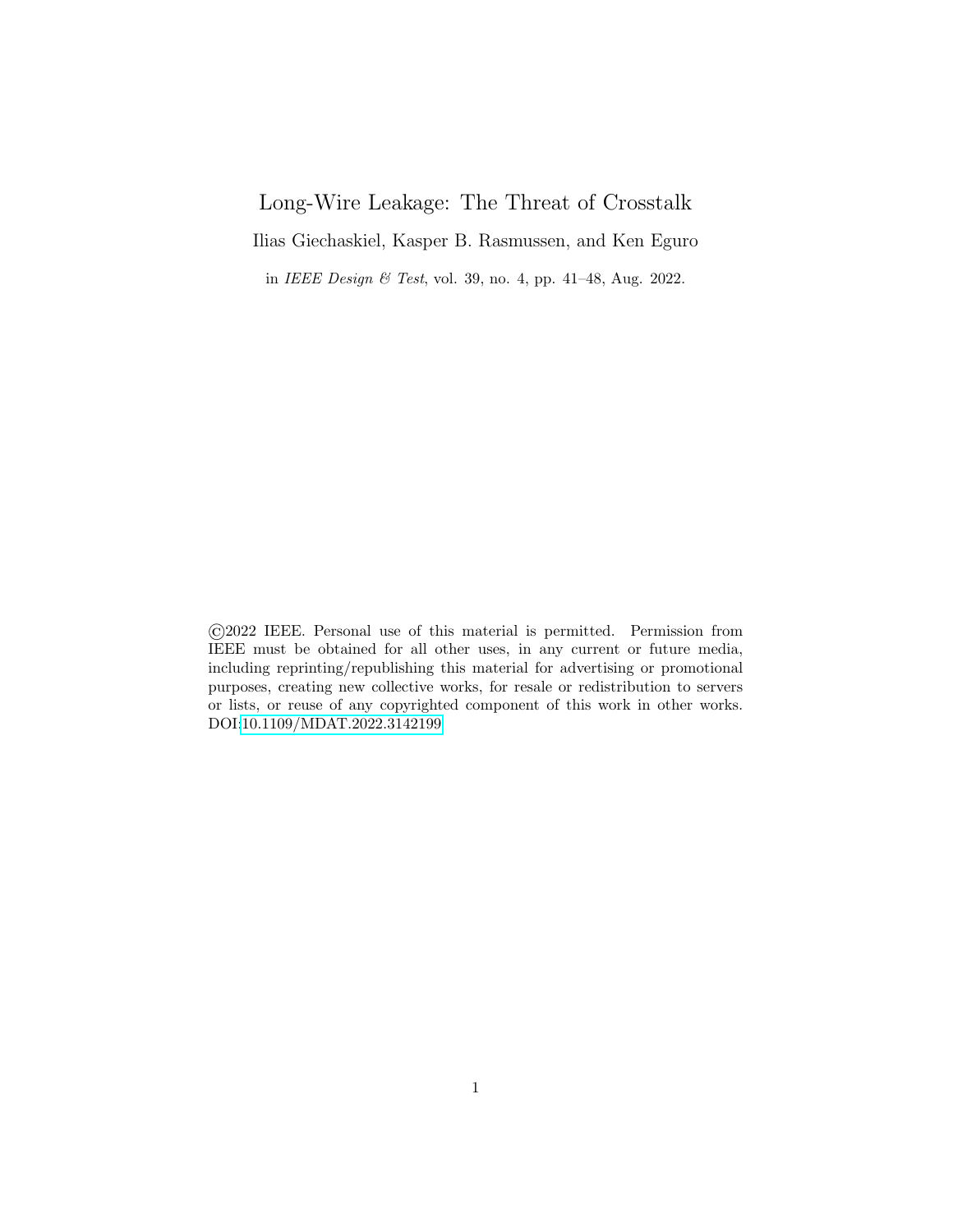# Long-Wire Leakage: The Threat of Crosstalk

Ilias Giechaskiel Independent Researcher London, UK [ilias@giechaskiel.com](mailto:ilias@giechaskiel.com)

Kasper Rasmussen University of Oxford Oxford, UK [kasper.rasmussen@cs.ox.ac.uk](mailto:kasper.rasmussen@cs.ox.ac.uk)

Ken Eguro Microsoft Corporation Redmond, WA, USA [eguro@microsoft.con](mailto:eguro@microsoft.con)

*Abstract*—With Field-Programmable Gate Arrays (FPGAs) becoming larger, heterogeneous, and more widely available in data center environments, it is important to consider how lowlevel hardware choices can affect the security of user designs. An example of an electrical effect that can compromise sensitive data through covert- and side-channel attacks is capacitive crosstalk between long routing wires connecting logic resources that are physically far apart within the same Integrated Circuit (IC). This article summarizes recent developments showing that this novel source of information leakage is present on Xilinx and Intel FPGAs, as well as Application-Specific Integrated Circuits (ASICs). It can be exploited in devices spanning several technology nodes and architectures, does not require physical access to the FPGA board, and can be measured using just onchip resources. This article further presents existing softwareand hardware-based defense mechanisms, and identifies open questions and future research directions. Overall, this article highlights the shift in the system and adversary model used in analyzing hardware security, and therefore the need for new IC designs to incorporate countermeasures protecting against the threats arising from multi-tenant occupancy of chips.

*Index Terms*—Long-wire delays; crosstalk; information leakage; routing resources; FPGA security; FPGA remote attacks; side channels; covert channels; fault attacks

#### I. INTRODUCTION

THE ability of Field-Programmable Gate Arrays (FPGAs)<br>to implement highly-parallel, reconfigurable hardware to implement highly-parallel, reconfigurable hardware makes them popular in consumer end-products [\[1\]](#page-5-0), cloud accelerators for cryptography, genomic sequencing, and financial modeling [\[2\]](#page-5-1), or even in military and aerospace applications, such as radars and electronic warfare [\[3\]](#page-5-2). In parallel, the everincreasing complexity of FPGA designs (coupled with the recent availability of FPGAs on the cloud, and the heterogeneous nature of high-end, multi-die chips) has led to a new threat model, one of *remote* attacks to FPGAs without physical access to the device or external equipment such as high-end oscilloscopes and measurement probes.

Indeed, ever since Amazon Web Services (AWS) announced F1 instances with FPGAs on their Elastic Cloud Compute (EC2) platform [\[4\]](#page-5-3), multi-tenant and virtualized [\[5\]](#page-5-4), [\[6\]](#page-5-5) FP-GAs have come closer to being a reality. These setups aim to better utilize the large amount of parallelizable hardware resources (e.g., 1.3 million lookup tables spread over three dies for Xilinx VU9P chips [\[7\]](#page-5-6)) by sharing them among multiple users. Users have access to only parts of the reconfigurable hardware through partial reconfiguration, with a portion of the FPGA dedicated to a cloud-provided "shell". The shared on- and off-chip infrastructure (e.g., common Power Supply Units [\[8\]](#page-5-7) or PCIe bandwidth contention [\[9\]](#page-5-8)) can result in information leakage that is exploited by malicious Intellectual Property (IP) cores or adversarial users for covert- and sidechannel attacks, in effect breaking the security guarantees that the logical isolation of different tenants aims to achieve.

One of the earliest works recognizing the potential for unintentional interactions between different electrical elements in FPGAs showed that a certain type of routing resource, called a *long* wire, can leak information about its state to adversarial circuits by influencing the delays of nearby long wires [\[10\]](#page-5-9). In the years since, follow-up work has demonstrated that long-wire leakage presents a security concern in Xilinx [\[7\]](#page-5-6), [\[11\]](#page-5-10)–[\[13\]](#page-5-11) and Intel [\[14\]](#page-5-12), [\[15\]](#page-5-13) FPGAs spanning over a decade of different technology nodes and architectures, as well as Application-Specific Integrated Circuits (ASICs) [\[16\]](#page-5-14). Using just on-chip sensors called *Ring Oscillators* (ROs), it can be exploited for covert-channel attacks with high-bandwidth and accuracy (over 6 kbps with fewer than 0.1% errors) [\[11\]](#page-5-10), or even in side-channel attacks for recovering AES keys in logic running at 10 MHz through repeated measurements [\[14\]](#page-5-12).

This article identifies the key findings of the literature in the area, synthesizing information about trends and the root cause of the phenomenon (Section [II\)](#page-1-0), presents existing proposals for software- and hardware-based defense mechanisms (Section [III\)](#page-5-15), and concludes by discussing open questions and future research directions (Section [IV\)](#page-5-16).

## II. LONG-WIRE LEAKAGE

<span id="page-1-0"></span>Work on long-wire leakage features prominently in surveys on FPGA attacks and defenses [\[17\]](#page-5-17)–[\[19\]](#page-5-18), in part because it was one of the first sources of information leakage to be demonstrated in the multi-tenant system and adversary model, where logically isolated blocks are able to infer information about each other, even when they are not directly connected. However, unlike later work which depends on temperature changes [\[20\]](#page-5-19) or voltage drops [\[21\]](#page-6-0)–[\[24\]](#page-6-1), long-wire leakage persists even when the driven value remains constant. Static leakage is known to be harder to detect, requiring large circuits, measurement intervals, external equipment, and special modifications to the device under test [\[25\]](#page-6-2). By contrast, the state of a long wire can be detected by small, on-chip circuits, without physical access to or modification of the FPGA board.

This section summarizes existing work on characterizing long-wire leakage by first describing how it is measured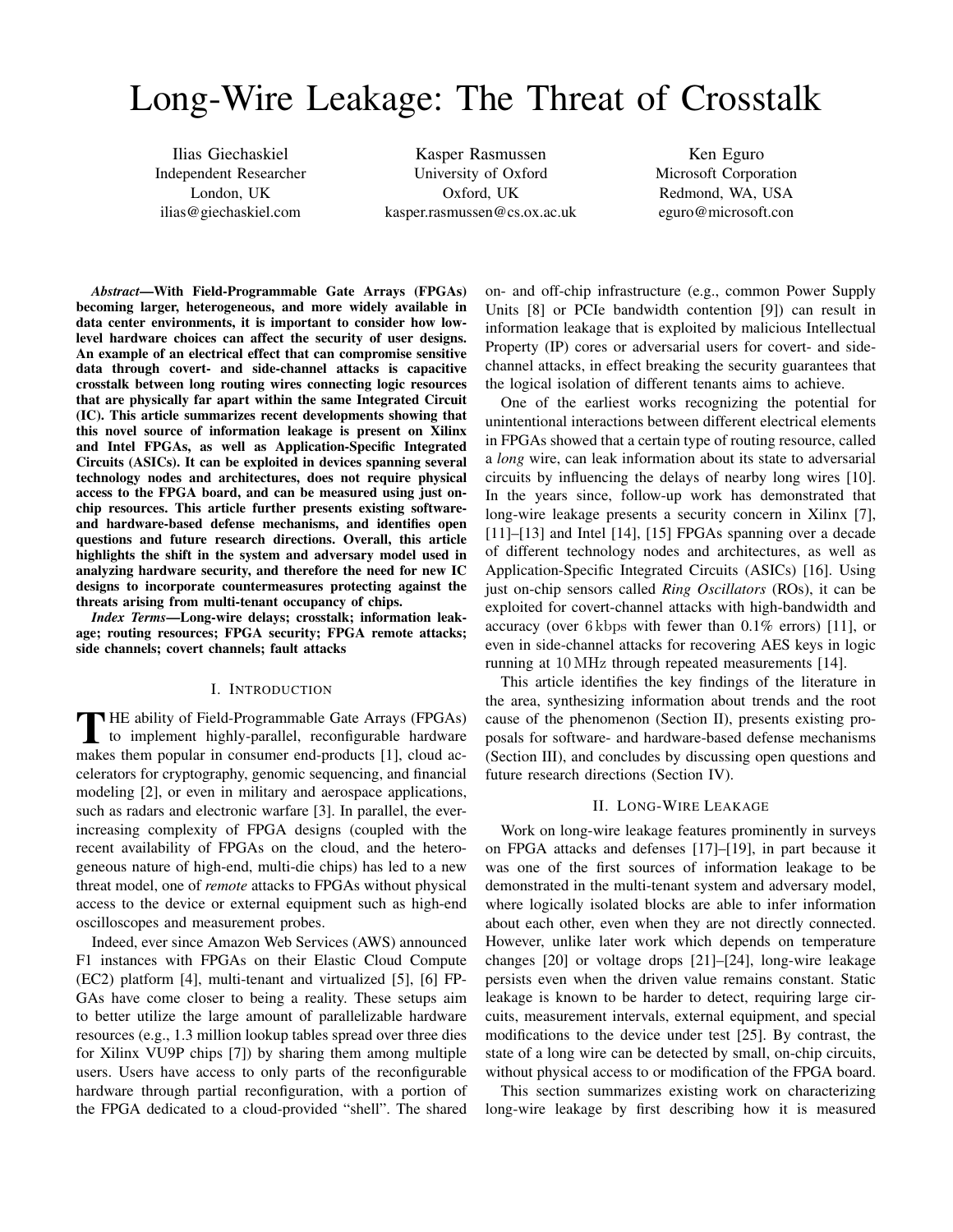

<span id="page-2-2"></span>Fig. 1. Measurement setup for long-wire leakage: the attacker attempts to infer the values carried by the victim long wires by measuring the frequency of a ring oscillator routed through nearby long wires. The attacker and victim circuits are logically isolated.

(Section [II-A\)](#page-2-0) on Xilinx (Section [II-B\)](#page-2-1) and Intel (Section [II-C\)](#page-3-0) FPGAs, and then discussing similar results on ASICs which point towards the root cause of the phenomenon (Section [II-D\)](#page-4-0).

# <span id="page-2-0"></span>*A. Measurement Setup*

Most experiments on measuring long-wire leakage use the same basic setup, shown in Figure [1:](#page-2-2) a ring oscillator is constructed by chaining an odd number of NOT gates in a combinatorial loop, with two of its stages connected using one or more long wires. These wires are chosen so that they are routed adjacent to one or more "victim" long wires, whose value the adversary aims to infer. The attacker and victim circuits are otherwise entirely independent, i.e., logically isolated. The ring oscillator then drives a counter, which is sampled at a fixed measurement interval. When the victim long wires carry a logic 1, the delays of attacker long wires become slightly shorter compared to when the victim long wires carry a logic 0. This has the effect of increasing the frequency of the ring oscillator, and, by extension, the counter values within the measurement period also become higher.

Three metrics have been used to estimate the strength of the information leakage: (a) the absolute count difference,  $\Delta C =$  $C_{RO}^1 - C_{RO}^0$ , between ring oscillator counts when the victim wire carries a logic 1 ( $C_{RO}^1$ ) and a logic 0 ( $C_{RO}^0$ ), (b) the relative count (or frequency) difference,  $\Delta RC = \frac{\tilde{C}_{RO}^{V} - C_{RO}^{0}}{C_{RO}^{1}} \approx$  $\frac{f_{RO}^1 - f_{RO}^0}{f_{RO}}$ , which is independent of the measurement duration and system clock period, and (c) the absolute delay difference,  $\Delta d = \frac{C_{CLK}}{2f_{CLK}} \cdot \frac{C_{RO}^1 - C_{RO}^0}{C_{RO}^1 C_{RO}^0} \approx \frac{1}{2} \cdot \left(\frac{1}{f_{RO}^0} - \frac{1}{f_{RO}^1}\right)$ , which estimates the change in the propagation delay for a signal going around the receiver ring oscillator loop by accounting for the system clock frequency  $f_{CLK}$  and the number of clock transitions during the measurement interval  $C_{CLK}$ .

#### <span id="page-2-1"></span>*B. Xilinx FPGAs*

Long-wire leakage has been demonstrated on Xilinx FPGA boards from the 90 nm Virtex 4 family released in 2004 [\[10\]](#page-5-9) to the 16 nm Virtex UltraScale+ family released in 2016 [\[7\]](#page-5-6). Although Giechaskiel et al. first showed in 2016 that longwire leakage can be a security concern [\[10\]](#page-5-9), Gag et al. had earlier established that the delay of long wires can pose a reliability issue [\[26\]](#page-6-3). In their 2012 paper, Gag et al. determined that the delay of a "victim" long wire is lowest when its two

<span id="page-2-3"></span>TABLE I VERTICAL LONG-WIRE PROPERTIES OF THE XILINX VIRTEX 5, VIRTEX 6, 7 SERIES, AND VIRTEX ULTRASCALE+ FAMILIES.

| <b>Property</b>             | Virtex 5           | Virtex 6 7 Series |                    | Virtex US+        |
|-----------------------------|--------------------|-------------------|--------------------|-------------------|
| Node Size                   | $65 \,\mathrm{nm}$ | 40 nm             | $28 \,\mathrm{nm}$ | $16\,\mathrm{nm}$ |
| <b>Bidirectional</b>        | Yes                | Yes               | Yes                | N <sub>0</sub>    |
| Span $(\# \text{ of CLBs})$ | 18                 | 16                | 18                 | 12                |
| # of Read-Only Taps         |                    |                   |                    | 0                 |
| # of VLONGs/CLB             |                    |                   |                    | $2 \times 8$      |

adjacent "aggressor" long wires carry a signal that is in sync with that of the victim signal, and highest when the aggressor signals oppose it [\[26\]](#page-6-3). In particular, Gag et al. showed that a ring oscillator using four long wires becomes up to 9.6% faster (the frequency increases from 131.7 MHz to 144.4 MHz) in Virtex 6 devices and 7% faster in Virtex 5 devices (from 91.9 MHz to 98.4 MHz), corresponding to a delay change of 672 ps and 719 ps respectively.

The patterns tested by Gag et al. required that the signals on the aggressor and victim long wires be in sync, and were therefore not immediately applicable to covert- and sidechannel attacks in the multi-tenant context: the aggressor and victim wires were directly connected to each other, and as they were driven by a common source, patterns that are independent of the ring oscillator signal were not tested. By contrast, Giechaskiel et al. [\[7\]](#page-5-6), [\[10\]](#page-5-9)–[\[12\]](#page-5-20) showed that the effects of long-wire leakage are measurable for static and dynamic signals that are not under the adversary's control. More concretely, it was shown that the ring oscillator frequency is linearly dependent on the Hamming Weight of the victim signal during the measurement period, and not the signal's switching activity. This fact distinguished the underlying mechanism of information leakage from other effects reported in the literature (e.g., voltage drops), and was shown to be suitable for onchip covert-channel transmissions and side-channel exfiltration attacks. A "windowing" approach with repeated measurements was shown to be capable of eavesdropping on 770 kbps signals with an accuracy of more than 98.4% [\[12\]](#page-5-20), while a singlemeasurement Manchester encoding scheme resulted in a covert channel with a bandwidth of 6 kbps and 99.9% accuracy [\[11\]](#page-5-10), even in the presence of environmental noise (local temperature and voltage fluctuations).

Giechaskiel et al. further showed that long-wire leakage is present across all absolute and relative placements of the attacker and victim long wires (provided that they remain adjacent) [\[11\]](#page-5-10), [\[12\]](#page-5-20), and can be measured through different types of ring oscillator receivers [\[7\]](#page-5-6), [\[13\]](#page-5-11). In other words, the absolute change in the delay of a long wire does not depend on (a) the measurement period of the receiver ring oscillator, (b) which specific segment of the ring oscillator uses the long wire, (c) where the ring oscillator is placed on the device, or (d) whether the signals in the (bi-directional) long wires are propagating upwards or downwards. In fact, Giechaskiel et al. showed that by chaining multiple long wires together, the information leakage becomes stronger,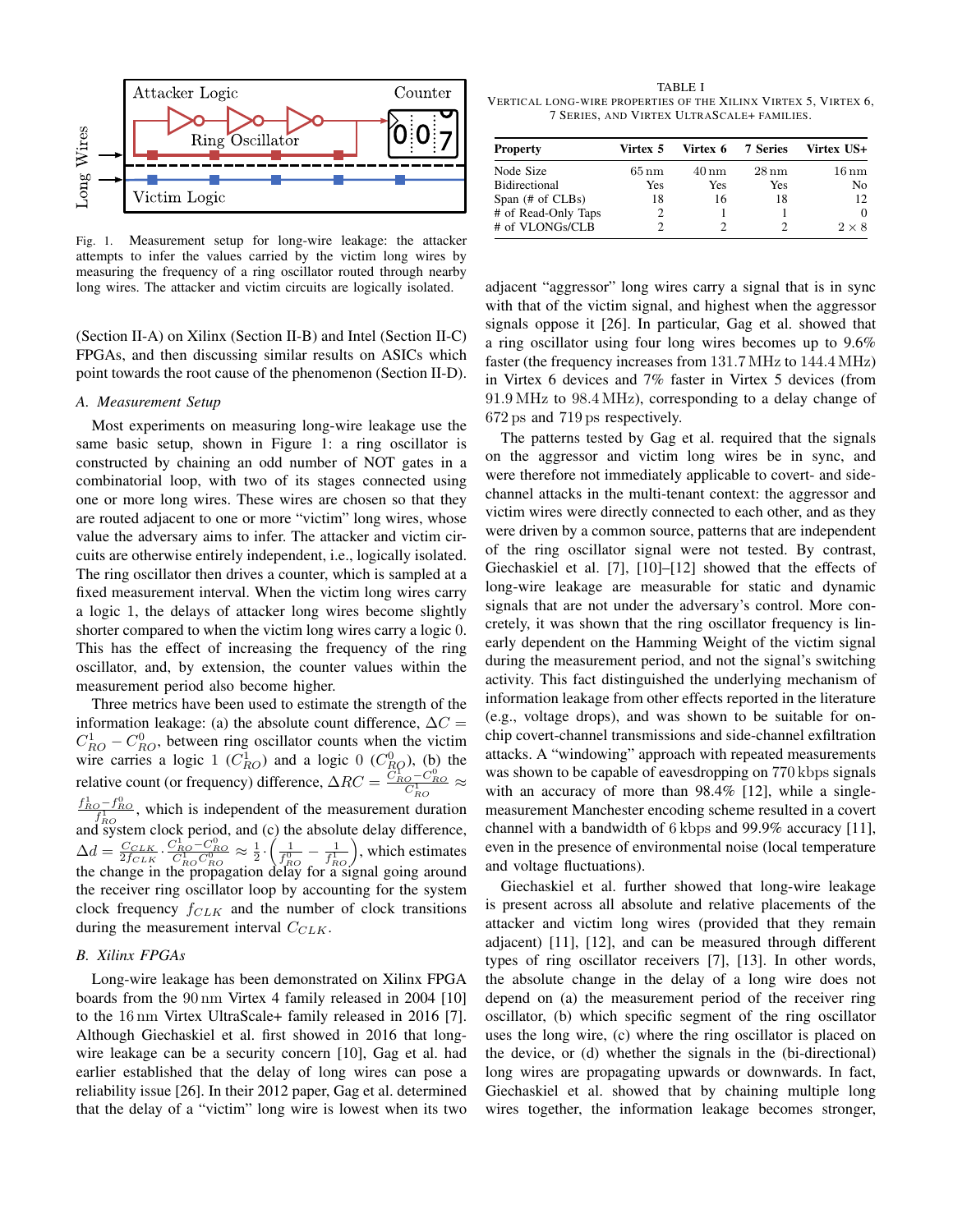

<span id="page-3-2"></span>Fig. 2. Absolute delay difference  $(\Delta d)$  for different Xilinx boards and numbers of transmitter and receiver long wires  $v_t = v_r$ , synthesized using data from [\[7\]](#page-5-6), [\[11\]](#page-5-10)–[\[13\]](#page-5-11) and original measurements.

TABLE II SIZE-RELATED PROPERTIES OF THE XILINX BOARDS.

<span id="page-3-3"></span>

| <b>Board</b>  | Family       | <b>Part Number</b> | <b>LUTs</b> | <b>Node</b>        | Taps     |
|---------------|--------------|--------------------|-------------|--------------------|----------|
| ML509         | Virtex 5     | XC5VLX110T         | 69,120      | $65 \,\mathrm{nm}$ | 2        |
| Basys3        | Artix 7      | XC7A35T            | 20,800      | $28 \,\mathrm{nm}$ |          |
| ArtyS7        | Spartan 7    | <b>XC7S50</b>      | 32,600      | $28 \,\mathrm{nm}$ |          |
| <b>PYNO</b>   | $Z$ ynq-7000 | <b>XC7Z020</b>     | 53,200      | $28 \,\mathrm{nm}$ |          |
| Nexys4        | Artix 7      | <b>XC7A100T</b>    | 63,400      | $28 \,\mathrm{nm}$ |          |
| ML605         | Virtex 6     | XC6VLX240T         | 150,720     | 45 nm              |          |
| KC705         | Kintex 7     | <b>XC7K325T</b>    | 203,800     | $28 \,\mathrm{nm}$ |          |
| <b>VCU118</b> | Virtex US+   | XCVU9P             | 1,182,240   | $16 \,\mathrm{nm}$ | $\Omega$ |
| <b>AWS</b>    | Virtex US+   | XCVU9P             | 1,182,240   | $16\,\mathrm{nm}$  | $\Omega$ |
| Huawei        | Virtex US+   | XCVU9P             | 1,182,240   | $16\,\mathrm{nm}$  | $\Omega$ |

making it easier to discern the nearby state: as the number of overlapping transmitter and receiver long wires increases, the change in delay also increases in a proportional manner [\[11\]](#page-5-10), [\[12\]](#page-5-20). Similarly, the ring oscillator can simultaneously infer information about both of its adjacent victim wires (to the left and right of the adversarial receiver): the delay is highest when both victim wires are carrying logic 0s, lowest when both are carrying logic 1s, and in between otherwise [\[12\]](#page-5-20). Covertchannel attacks can exploit this fact to increase the accuracy and/or the channel bandwidth through multi-bit transmissions.

Table [I](#page-2-3) summarizes the properties of the Xilinx families tested, which include the 65 nm Virtex 5, the 40 nm Virtex 6, the 28 nm Spartan 7, Artix 7, Kintex 7, and Zynq-7000, as well as the [1](#page-3-1)6 nm Virtex UltraScale+.<sup>1</sup> Prior to the Virtex UltraScale+, long wires were bi-directional, and Configurable Logic Blocks (CLBs) could drive two long wires, one towards the top of the device, and the other towards the bottom, with adjacent long wires originating from adjacent CLBs. Long

wires spanned 18 CLBs (except in the Virtex 6 family, where they spanned 16 CLBs), and had intermediate read-only taps. Figure [2](#page-3-2) presents the absolute delay difference ( $\Delta d$ ) of the receiver ring oscillator for different (equal) numbers of chained transmitter and receiver long wires  $v_t = v_r$  on several Xilinx families and boards, with results from identical devices shown in the same color. There are three main conclusions to draw from this figure: first, long-wire leakage is a fundamental problem in several FPGA generations; second, due to manufacturing variations, the strength of the information leakage is not the same between otherwise identical boards (but generally remains similar); and third, femto- to pico-second changes in the long wire delays are measurable using small on-chip circuits, and pose a security threat in multi-tenant setups.

Inspecting the size-related properties of the boards tested in Table [II](#page-3-3) potentially suggests two further insights: first, the number of intermediate read-only taps appears to be significant; and second, for a given number of taps, long-wire leakage in larger devices seems to be less pronounced. Indeed, the Virtex 5 with its two intermediate taps has the strongest per-CLB leakage compared to the Virtex 6 or 7 Series with one tap, or the Virtex UltraScale+ with no taps. Though part of this effect may be due to different architectural choices and process nodes, a different type of "medium" wire in 7 Series devices, which spans only 12 CLBs and does not have intermediate taps further supports this hypothesis: according to Giechaskiel and Szefer, the per-CLB change in long-wire delays is higher than the per-CLB change in medium-wire delays, suggesting physical or electrical differences between the two types of wires [\[13\]](#page-5-11). Figure [3](#page-4-1) presents the absolute delay difference  $(\Delta d)$  in medium wires for 7 Series devices, and includes the long-wire results for Virtex UltraScale+ FPGAs tested both locally as well as in the Amazon Web Services (AWS) and Huawei clouds. This is because Virtex UltraScale+ long wires more closely resemble 7 Series medium wires in terms of their length (they both span 12 CLBs), and their lack of intermediate read-only taps. Virtex UltraScale+ long wires are however unidirectional, and come in routing channels of eight in each direction, with adjacent wires originating from the same CLB.

#### <span id="page-3-0"></span>*C. Intel FPGAs*

In 2018, Ramesh et al. showed that most of the insights for long-wire leakage on Xilinx FPGAs also hold for Intel FPGAs: C4 wires in Cyclone IV E, Cyclone IV GX, and Stratix V GX FPGAs leak information about their state in a way that is independent of the device location and measurement period [\[14\]](#page-5-12). Long-wire leakage is further additive in the number of chained receiver and transmitter long wires, whether the transmitter long wires are routed to the left or to the right of the ring oscillator receiver [\[14\]](#page-5-12). More importantly, Ramesh et al. demonstrated that long-wire leakage can be exploited in practice to extract AES key bytes through a technique similar to Differential Power Analysis (DPA). Through repeated measurements, keys can be recovered even when the AES core is running at 10 MHz, and even for auto-placed and auto-routed signals, though the number of Measurements-to-

<span id="page-3-1"></span><sup>1</sup>Most research on long-wire leakage has focused on *vertical* long wires (VLONGs), as the properties of Xilinx FPGA chips (which have tall, heterogeneous columns) make it easier to chain multiple vertical long wires than horizontal ones. However, Giechaskiel et al. noted that the phenomenon is also present in horizontal long wires [\[10\]](#page-5-9)–[\[12\]](#page-5-20). For similar reasons, even though the phenomenon was shown to exist as far back as the 90 nm Virtex 4 [\[10\]](#page-5-9), the device was deemed too small for more extensive experimentation.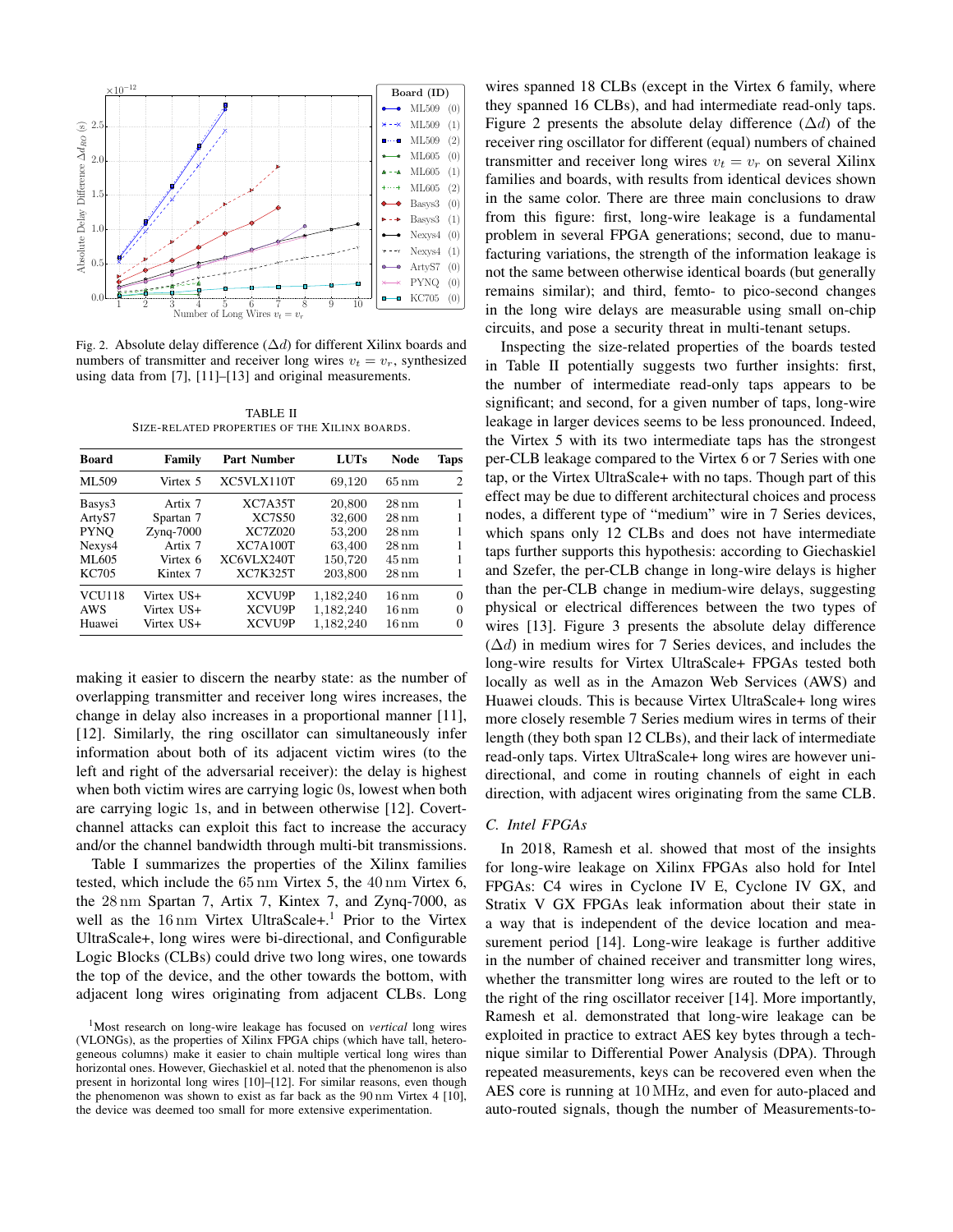

<span id="page-4-1"></span>Fig. 3. Absolute delay difference  $(\Delta d)$  for different Xilinx boards and numbers of transmitter and receiver medium wires  $v_t = v_r$ , synthesized using data from [\[7\]](#page-5-6), [\[11\]](#page-5-10)–[\[13\]](#page-5-11) and original measurements.

<span id="page-4-2"></span>TABLE III PROPERTIES AND LONG-WIRE DELAY CHANGES FOR INTEL BOARDS [\[15\]](#page-5-13).

| Family        | <b>LEs</b> | Node               | $\Delta d_{CA}^L$ | CN  | $\Delta d_{C_N}^L$ |
|---------------|------------|--------------------|-------------------|-----|--------------------|
| Cyclone IV GX | 149.760    | $60\,\mathrm{nm}$  | $47.8$ fs         | C16 | $14.6$ fs          |
| Stratix V GX  | 622,000    | $28 \text{ nm}$    | $14.0$ fs         | C14 | $3.9$ fs           |
| Arria 10 GX   | 1.150.000  | $20 \,\mathrm{nm}$ | $8.2$ fs          | C27 | $16.5$ fs          |

Disclosure (MTD) increases with the higher core frequencies and smaller overlaps between the side-channel receiver and the victim long wires [\[14\]](#page-5-12).

A year later, Provelengios et al. reverse-engineered the routing channel layouts and more precisely characterized the changes in the delays of long wires due to adjacent state [\[15\]](#page-5-13). Specifically, Provelengios et al. investigated C4 wires, which span 4 Logic Array Blocks (LABs) in channels of 96 wires, half of which travel upwards, and the rest of which propagate downwards [\[15\]](#page-5-13). Each LAB can connect to 12 of these wires (in each direction), and Provelengios et al. measured the effect of each of the 48 C4 wires on the remaining wires in the channel to exhaustively characterize the information leakage between all possible wire pairs. For most receiver wires, there were exactly two other wires (likely the left and right neighbors) that affect the receiver wire delays, with the effect being symmetric (i.e., if wire x affects wire y, then wire y affects wire x) [\[15\]](#page-5-13).

Armed with this information, Provelengios et al. calculated the absolute delay difference per LAB  $\Delta d_{C4}^{L}$  for the 60 nm Cyclone IV GX, the 28 nm Stratix V GX, and the 20 nm Arria 10 GX to be 47.8 fs, 14.0 fs, and 8.2 fs respectively [\[15\]](#page-5-13). They further calculated the absolute delay  $\Delta d_{CN}^L$  for a different type of wire, whose length differs per generation: Cyclone IV GX C16 wires have  $\Delta d_{C16}^L = 14.6$  fs, Stratix V GX C14 wires have  $\Delta d_{C14}^L = 3.9$  fs, while Arria 10 GX  $C27$  wires have  $\Delta d_{C27}^L = 16.5$  fs [\[15\]](#page-5-13). These results, summarized in Table [III,](#page-4-2) identify that long-wire leakage is present with several wire types, and exists on Intel devices released as far back as 2009 (Cyclone IV GX) and as recently as 2013 (Arria 10 GX).

However, there is no clear trend for how long-wire leakage varies across technology nodes (even when normalizing for the process size [\[15\]](#page-5-13)), so, as with Xilinx FPGAs, further research is needed for a better understanding of these discrepancies.

#### <span id="page-4-0"></span>*D. ASICs & Leakage Cause*

Although the works on FPGA long wires have focused on the threat of information leaks from the victim wire to adversarial ones, the converse problem of injecting faults from adversarial wires into victim ones has been extensively explored in the realm of Application-Specific Integrated Circuits (ASICs) [\[16\]](#page-5-14). The threat model in this case applies to general-purpose processors as well as setups that integrate potentially untrusted IP or manufacturing processes, and is one of Hardware Trojans that can be implemented simply by re-routing existing resources, and without violating Design Rule Checks (DRCs). The aggressor wires push the victim voltage level past the logic threshold, therefore injecting faults to extract AES keys or escalate CPU privileges [\[16\]](#page-5-14).

Another aspect of the 2019 work by Kison et al. that differs from that of the prior investigations on long-wire leakage is that it delved deeper into the root cause of the phenomenon. FPGA research had broadly classified the undesired parasitic effects as "crosstalk" [\[11\]](#page-5-10), [\[14\]](#page-5-12), [\[26\]](#page-6-3), but could not further pinpoint the cause due to the proprietary nature of the physical layout and process parameters for the IC. By contrast, Kison et al. ran simulations using the 45 nm NanGate FreePDK45 library to model the coupling capacitance between adjacent wires [\[16\]](#page-5-14). Capacitive crosstalk "depends on a change in the voltage [...] that generates noise pulses", with the coupling capacitance being proportional to the area between wires and to the inverse of the distance between them [\[16\]](#page-5-14).

Despite some differences in the FPGA and ASIC setups, several results are consistent with or point towards capacitive crosstalk being the culprit behind long-wire leakage:

- 1) The victim signal can only be detected from an adversary at most two long wires away [\[11\]](#page-5-10), similar to how a fifth aggressor (i.e., a third wire on a given side) "decreases reliability" due to its small contribution [\[16\]](#page-5-14).
- 2) The change in delay increases proportionally with the number of chained long wires [\[11\]](#page-5-10), [\[14\]](#page-5-12), much like the coupling capacitance increases linearly with the area, which depends on the wire length [\[16\]](#page-5-14).
- 3) Simultaneous signal transitions have similar effects in both the FPGA [\[26\]](#page-6-3) and the ASIC [\[16\]](#page-5-14) environments.
- 4) Concurrent transmissions from both the left and the right of the measurement ring oscillator behave identically to chained consecutive wires [\[12\]](#page-5-20), the same way as the "multiple aggressors cause an additive effect" [\[16\]](#page-5-14).
- 5) Intermediate read-only taps (and their purported drivers) affect the strength of the information leakage [\[13\]](#page-5-11), and are also identified as potential areas to investigate for mitigations [\[16\]](#page-5-14).
- 6) The magnitude of the information leakage remains the same whether the receiver and the transmitter long wires are driven in the same direction or not [\[11\]](#page-5-10).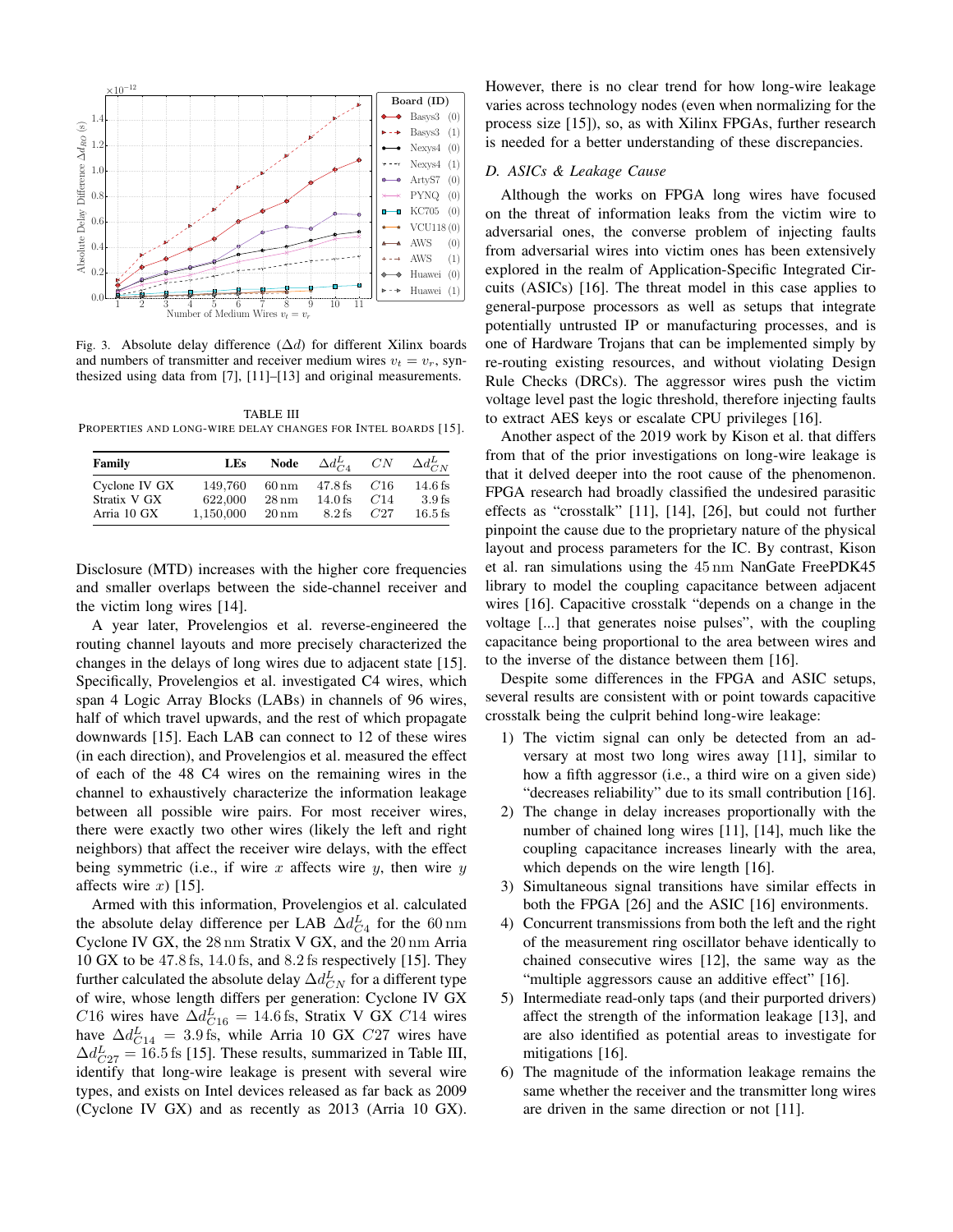### III. DEFENSE MECHANISMS

<span id="page-5-15"></span>Besides high-level calls for architectural changes in the physical layout of long wires for future ICs (e.g., wire spacing and metal layer use [\[13\]](#page-5-11), [\[16\]](#page-5-14), which depend closely on technology node and foundry requirements), countermeasures for existing chips primarily require routing sensitive signals away from potentially malicious ones [\[11\]](#page-5-10)–[\[13\]](#page-5-11), [\[27\]](#page-6-4), [\[28\]](#page-6-5). Indeed, dynamic activity alone (e.g., large adders [\[11\]](#page-5-10) or a cloud-provided shell [\[7\]](#page-5-6)) is not enough to hide the changes in the long-wire delays, due to the localized nature of the leakage.

For ASICs, Kison et al. developed a tool which identifies long wires and calculates the interconnect capacitance matrix for the 100 longest wires on the chip [\[16\]](#page-5-14). Wires for which the capacitance is higher than twice the average are marked as "suspicious"—an approach which correctly identified the inserted Hardware Trojans [\[16\]](#page-5-14). Kison et al. note that this approach might not detect more sophisticated attacks which violate Design Rule Checks (DRCs), alter the chemical composition of the chip, or use more complex routing paths [\[16\]](#page-5-14).

Defending against multi-tenant attacks is a more constrained problem: users can label sensitive wires, and either avoid routing them through long-wires [\[27\]](#page-6-4), or ensure that they are not routed next to potentially malicious ones [\[28\]](#page-6-5). When designs cannot avoid long wires, e.g., due to congestion, or because they connect to external I/O, frameworks can reserve the wires which are adjacent to the security-critical victim wires and set them to constant or random values [\[27\]](#page-6-4). Finally, an alternative approach is to prevent adversarial receiver circuits from being able to detect the changes in delays by introducing new DRCs that check bitstreams for ring oscillators or Time-to-Digital Converters (TDCs) using latches [\[29\]](#page-6-6), [\[30\]](#page-6-7).

# IV. CONCLUSION & FUTURE OUTLOOK

<span id="page-5-16"></span>With the rise of FPGAs in cloud computing, and with large, multi-die chips paving the way for multi-tenant FPGAs, there is now a larger attack surface that forces designers to consider potential information leakage from their logic to malicious onchip adversaries. Long-wire leakage exposes a fundamental hardware issue that is present in over a decade's worth of devices spanning several process nodes from both major FPGA manufacturers, and can be an issue even in ASICs. The femto- to pico-second changes in the delays of long wires due to adjacent state are measurable without physical access to the device or external equipment, and thus introduced the first remote covert- and side-channel attacks on FPGAs, welcoming further research in the area. Although recent works have primarily examined the effects of temperature changes and voltage drops on multi-tenant FPGAs, long-wire leakage highlighted the importance of investigating the effects of lowlevel hardware imperfections that can leak information even for static or slowly-changing state, which is known to be harder to detect or measure. Progress is already being made in this area, with a recent work identifying that multiplexers in Configurable Logic Blocks (CLBs) also inadvertently leak information about the signals that pass through them [\[13\]](#page-5-11).

However, several aspects of long-wire leakage remain open areas for future research. The main question that remains unaddressed is how changes to the technology node affect the security of the FPGA ICs through long-wire leakage. In other words, a deeper understanding of the differences between vertical, horizontal, medium, and long wires within a single FPGA family, as well as the evolution of long wires throughout different physical process nodes is needed to design new chips that are immune to crosstalk effects. In parallel, further experimentation, modeling, and simulations are needed to identify whether long wires in FPGAs are susceptible to fault injection attacks, and, if so, how to extend existing countermeasures to account for them. Overall, the threat of long-wire leakage is one of the earliest examples of the threats posed by multi-tenant FPGAs, so before such setups can become a practical reality, software routing algorithms must be modified to account for it and hardware designers must address it in future chip architectures.

#### **REFERENCES**

- <span id="page-5-0"></span>[1] iFixit, "iPhone 7 teardown," [https://www.ifixit.com/Teardown/iPhone+](https://www.ifixit.com/Teardown/iPhone+7+Teardown/67382 ) [7+Teardown/67382,](https://www.ifixit.com/Teardown/iPhone+7+Teardown/67382 ) 2016.
- <span id="page-5-1"></span>[2] Amazon Web Services, "The agility of F1: Accelerate your applications with custom compute power," [https://d1.awsstatic.com/Amazon](https://d1.awsstatic.com/Amazon_EC2_F1_Infographic.pdf)\_EC2\_ F1\_[Infographic.pdf,](https://d1.awsstatic.com/Amazon_EC2_F1_Infographic.pdf) 2021.
- <span id="page-5-2"></span>[3] Intel, "FPGA for military applications – Intel FPGA," [https://www.intel.co.uk/content/www/uk/en/government/products/](https://www.intel.co.uk/content/www/uk/en/government/products/programmable/applications.html) [programmable/applications.html,](https://www.intel.co.uk/content/www/uk/en/government/products/programmable/applications.html) 2021.
- <span id="page-5-3"></span>[4] Amazon Web Services, "Developer preview—-EC2 instances (F1) with programmable hardware," [https://aws.amazon.com/blogs/aws/developer](https://aws.amazon.com/blogs/aws/developer-preview-ec2-instances-f1-with-programmable-hardware/)[preview-ec2-instances-f1-with-programmable-hardware/,](https://aws.amazon.com/blogs/aws/developer-preview-ec2-instances-f1-with-programmable-hardware/) 2016.
- <span id="page-5-4"></span>[5] A. Khawaja, J. Landgraf, R. Prakash, M. Wei, E. Schkufza, and C. J. Rossbach, "Sharing, protection, and compatibility for reconfigurable fabric with AMORPHOS," in *OSDI*, 2018.
- <span id="page-5-5"></span>[6] A. Vaishnav, K. D. Pham, and D. Koch, "A survey on FPGA virtualization," in *FPL*, 2018.
- <span id="page-5-6"></span>[7] I. Giechaskiel, K. B. Rasmussen, and J. Szefer, "Measuring long wire leakage with ring oscillators in cloud FPGAs," in *FPL*, 2019.
- <span id="page-5-7"></span>[8] ——, "C<sup>3</sup>APSULe: Cross-FPGA covert-channel attacks through power supply unit leakage," in *S&P*, 2020.
- <span id="page-5-8"></span>[9] S. Tian, I. Giechaskiel, W. Xiong, and J. Szefer, "Cloud FPGA cartography using PCIe contention," in *FCCM*, 2021.
- <span id="page-5-9"></span>[10] I. Giechaskiel and K. Eguro, "Information leakage between FPGA long wires," [https://arxiv.org/abs/1611.08882v1,](https://arxiv.org/abs/1611.08882v1) 2016.
- <span id="page-5-10"></span>[11] I. Giechaskiel, K. B. Rasmussen, and K. Eguro, "Leaky wires: Information leakage and covert communication between FPGA long wires," in *ASIACCS*, 2018.
- <span id="page-5-20"></span>[12] I. Giechaskiel, K. Eguro, and K. B. Rasmussen, "Leakier wires: Exploiting FPGA long wires for covert- and side-channel attacks," *TRETS*, vol. 12, no. 3, Sep. 2019.
- <span id="page-5-11"></span>[13] I. Giechaskiel and J. Szefer, "Information leakage from FPGA routing and logic elements," in *ICCAD*, 2020.
- <span id="page-5-12"></span>[14] C. Ramesh, S. B. Patil, S. N. Dhanuskodi, G. Provelengios, S. Pillement, D. Holcomb, and R. Tessier, "FPGA side channel attacks without physical access," in *FCCM*, 2018.
- <span id="page-5-13"></span>[15] G. Provelengios, C. Ramesh, S. B. Patil, K. Eguro, R. Tessier, and D. Holcomb, "Characterization of long wire data leakage in deep submicron FPGAs," in *FPGA*, 2019.
- <span id="page-5-14"></span>[16] C. Kison, O. M. Awad, M. Fyrbiak, and C. Paar, "Security implications of intentional capacitive crosstalk," *TIFS*, vol. 14, no. 12, Dec. 2019.
- <span id="page-5-17"></span>[17] C. Jin, V. Gohil, R. Karri, and J. Rajendran, "Security of cloud FPGAs: A survey," [https://arxiv.org/abs/2005.04867,](https://arxiv.org/abs/2005.04867) 2020.
- [18] S. S. Mirzargar and M. Stojilović, "Physical side-channel attacks and covert communication on FPGAs: A survey," in *FPL*, 2019.
- <span id="page-5-18"></span>[19] J. Zhang and G. Qu, "Recent attacks and defenses on FPGA-based systems," *TRETS*, vol. 12, no. 3, Sep. 2019.
- <span id="page-5-19"></span>[20] S. Tian and J. Szefer, "Temporal thermal covert channels in cloud FPGAs," in *FPGA*, 2019.